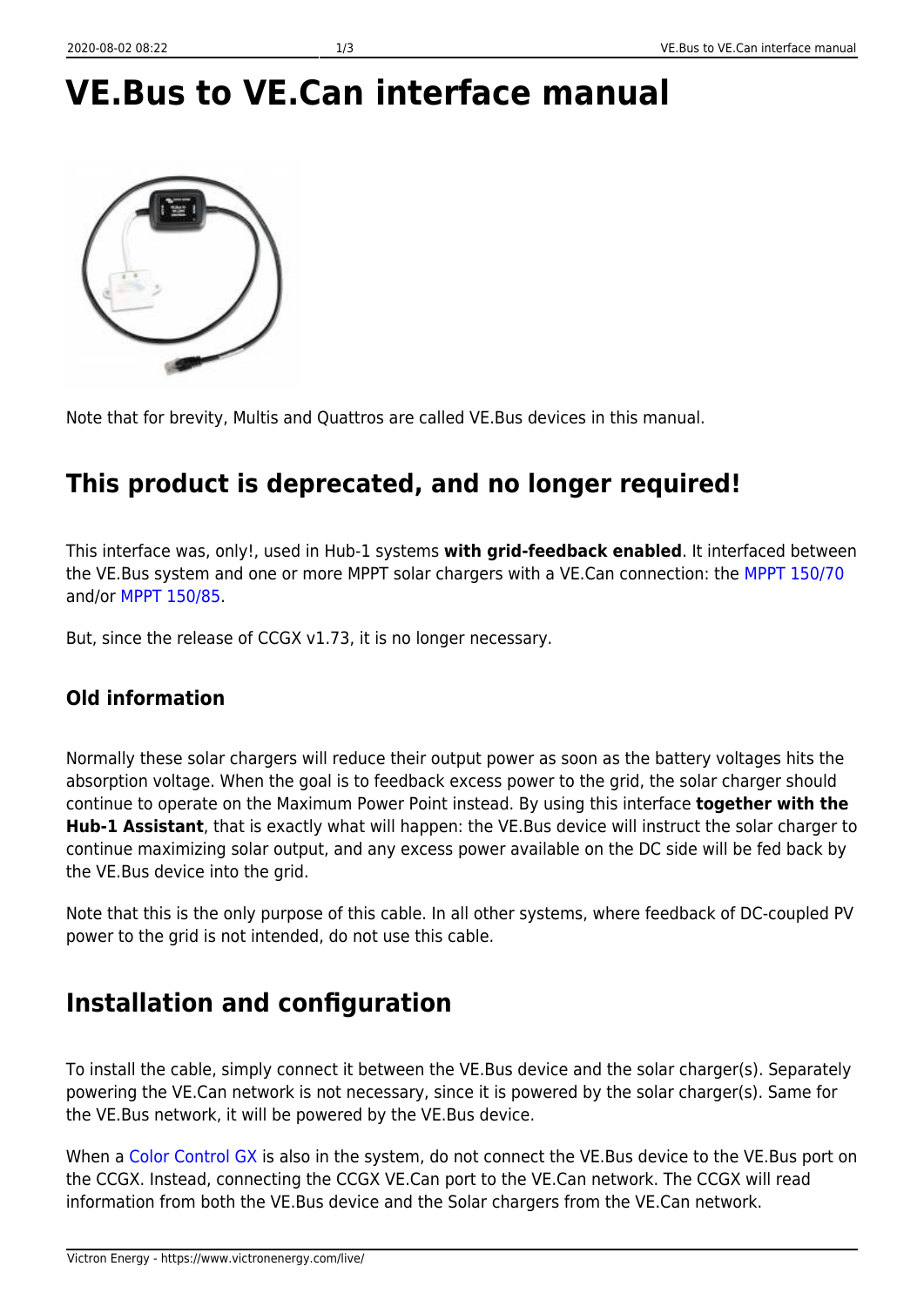

Either way, with or without CCGX, make sure that the VE.Can network is terminated on both sides, using the VE.Can terminators supplied with the CCGX and the MPPT charger controllers. They are also available for purchase as a [separate accessory.](https://www.victronenergy.com/accessories/ve-can-rj45-terminator)

Once properly configured, including the assistant in the VE.Bus device, the display of the solar charger will show "HUB-1" to indicate that all is working properly.

## **Updating interface firmware**

There are two ways to update the firmware in the VE.Bus to VE.Can interface:

- 1. use a CANUSB. Note that, while performing the update, make sure that the solar charger is also switched on an connected to the same VE.Can network, in order to power the interface.
- 2. use a CCGX, and perform a [Remote firmware update.](https://www.victronenergy.com/live/ccgx:ccgx_ve_power_setup?&#remote_firmware_update)

#### **Known limitation**

The Solar yield and Consumption tab on the VRM Portal do not yet work. We have planned to make them work, though unfortunately cannot yet give a fixed date for the availability of the solution..

## **More information**

• [Hub-1 blogpost](https://www.victronenergy.com/blog/2014/03/07/hub-1-available/)